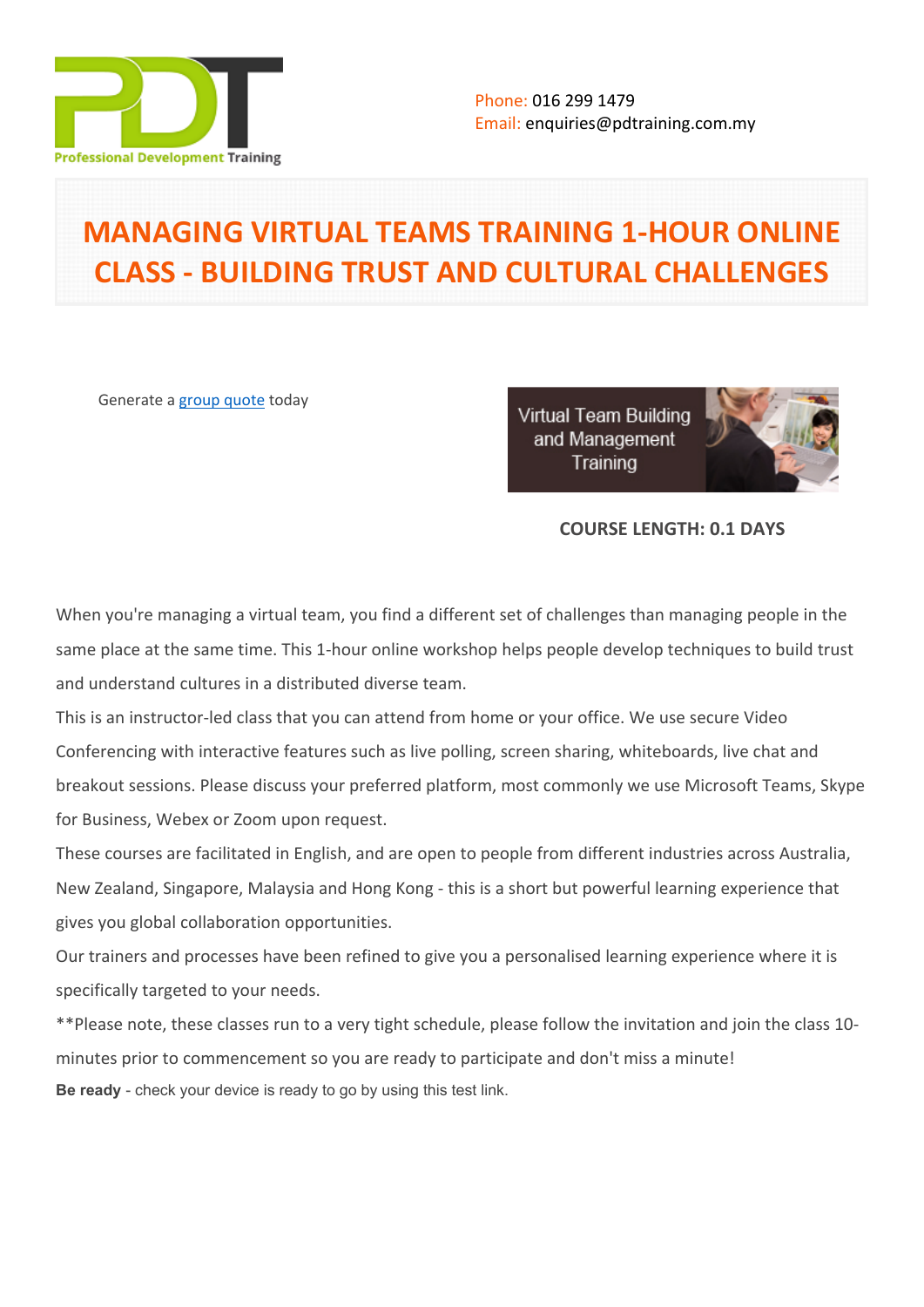# **MANAGING VIRTUAL TEAMS TRAINING 1-HOUR ONLINE CLASS - BUILDING TRUST AND CULTURAL CHALLENGES COURSE OUTLINE**

## **FOREWORD**

There was an estimated 500 million virtual workers in 2018, we expect that number to be in the billions either temporarily or permanently especially after the impact of Corona Virus (COVID19). With a global workforce, you are provided with a cost effective and talented pool of employees to draw from... and require new leadership skills and management strategies to be successful.

Managing a virtual team has increased complexities because of the challenges posed by time difference and cultural differences and an absence of personal contact. Virtual Team Building and Management training course provides participants the knowledge to overcome these challenges and succeed in creating a highly productive distributed workforce.

This 1-hour course focusses specifically on building trust and managing diversity.

This course is designed to provide you with the most targeted, effective and convenient learning experience by letting you join a short, sharp and collaborative session facilitated online with a master trainer and other participants from Oceania.

In this session you will:

- Build and maintain trust with a distributed team
- Learn how to use diversity to bring people together
- Collaborate with other people facing similar scenarios

This course is in English and facilitated by an expert trainer with over 10 years experience.

## **OUTCOMES**

## **After completing this course, participants will have learned to:**

- Build and Maintain Trust with a diverse and distributed team
- Help remote team members develop a sense of ownership
- Make diversity a strength

This is a practical training class with take-aways that people can apply immediately.

#### **MODULES**

## **Lesson 1: Building Trust**

- Trust Your Team and They Will Trust You
- Beware of "Us vs Them" Territorial Issues
- Share Best Practices

### **Lesson 2: Cultural Issues**

- Respect and Embrace Differences
- Be Aware of Different Work Styles